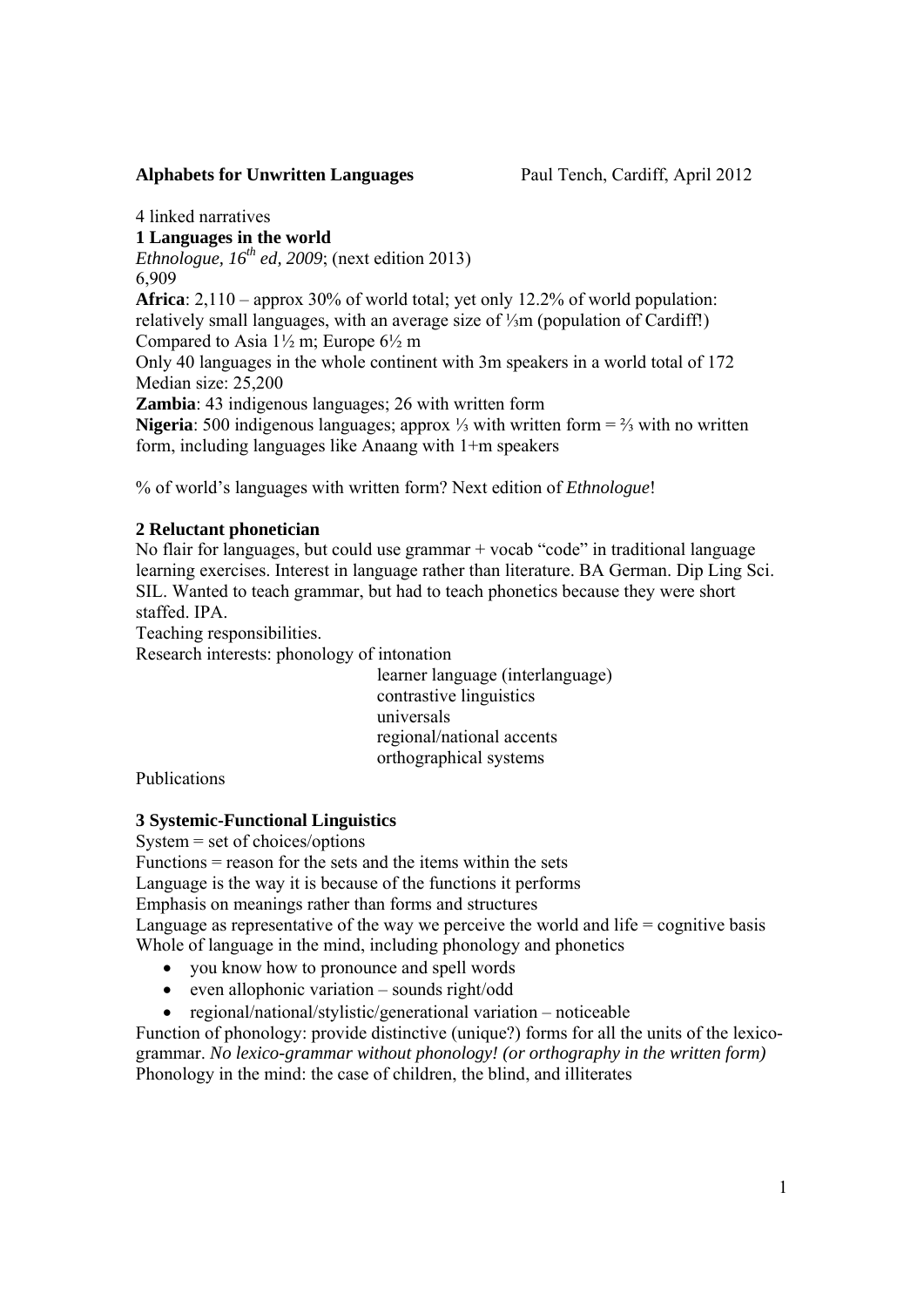## **4 Language of education**

The mother tongue in early education enhances *cognitive* development, because it is the language of a child's thinking, understanding, knowing and learning; they learn best in the language they know best.

It has a *psychological* advantage in that it is the language that children are at ease in; there is no extra, special, effort in attention as there is when a less familiar language is used in school.

It has *social* advantages too; it is the language of the informal education within the community, of communication in ordinary daily life, the language of learning social relationships and responsibilities.

Similarly in *cultural* terms, as the language of identity – the sense of personal and family belonging to a community; it is the language of stories, poetry, entertainment, with their distinctive styles and forms; it acts as a safeguard against being wholly absorbed into the anomie of increased urbanization and global electronic communication.

There is also a *political* dimension to this: there is no reason why primary education should not reflect a nation's multilingual heritage; language policies can promote minority languages, as well as introduce the languages of wider communication (LWCs), and all this will help to integrate minority communities into the national consciousness – otherwise resentment might set in. Look at the cohesiveness of Switzerland with its multi-lingual policy, and the disintegration of Yugoslavia with its centralized policy of insisting on one language only.

There is also a kind of *ideological* reason for maintaining minority languages, in that they represent a way of observing the world with a distinctive perspective.

#### **\*\***

## **Question: Why bother with literacy in a minority language?**

- They ask for it
- Many have no or inadequate literate competence in the LWC
- Improves language vitality; language maintenance in a globalized world; guards against the threat of becoming an endangered language; balance of local v global
- Sense of identity: we are not our neighbours, especially our domineering neighbours with their cultural, political and economic power. Enhances awareness of cultural distinctives: language, dress, architecture, agricultural practices and equipment; also history, myths and legends
- Sense of dignity and ethnic pride: we have what others have, what the big communities have
- Sense of independence: not dependent on other people's written word law, government, police; NGOs; multinationals: *Translators without Borders*.
- Local development: education in the mother tongue: *International Network for Development*. *Save the Children*. NGOs. Churches wanting Bibles, hymnbooks etc in the mother tongue: *Wycliffe Bible Translators*, *The Seed Company*.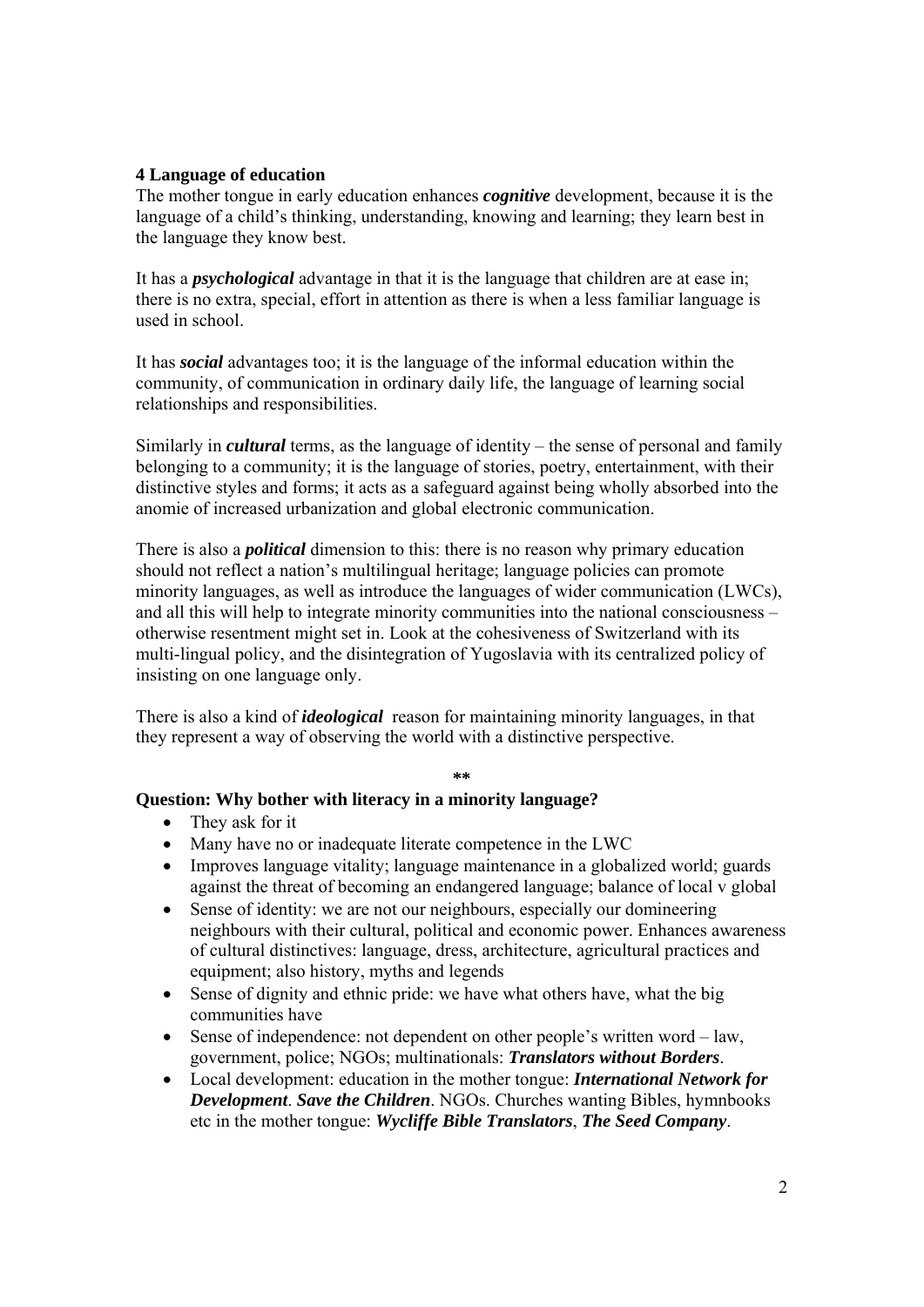## **Beginning of a response**

No literacy without some kind of script: alphabet, syllabary, rebus writing, logographs/pictograms.

Alphabet based on phonology (in the mind)

5 basic principles:

- Accuracy: every distinctive phoneme represented
- Consistency: each phoneme represented by one letter or pair of letters; each letter or pair represents only one phoneme
- Conformity: need to take LWCs into consideration
- Convenience: ease of writing and typing
- Approval: need to have community acceptance and agreement

### **One Strategy**

Ideal: to work with a team of 5 or 6 people who are literate in English and any other LWC and who represent different dialects

- 1. Select one member of the team to tell a short story and record it.
- 2. Replay the recording bit by bit and ask each member to try and write the story as best as they can independently. They have the orthography of languages they know in their minds and they will have to adapt it as best as they can to their own language.
- 3. Get the team to compare their efforts after about 10 "bits"; where there is consensus, that is a good indication of an emerging orthography; where there are alternatives, that is a clear indication of difficulties to resolve. Some differences might be resolved immediately. (Ignore differences over word divisions for the moment.)
- 4. Continue until the end of the story and take stock: what consonants and vowels proved to be non-problematic? List them according to their occurrence.
- 5. Explain a phonetic chart and plot the non-problematic letters/pairs appropriately. Note salient gaps in the chart. Suggest possible solutions to the problematic cases; eg *c/ch, zh, kh, gh, rr, tl/lh, dl/dlh, ghy* …
- 6. Get a word for word translation as far as possible; it will be very rough for the first attempt as they will only be able to handle content words, but it will provide a basis for later lexical and grammatical work
- 7. Take another story and repeat the procedures. This will probably yield more consonants and vowels. Add to the list of consonants and vowels as they occur. Add new letters/pairs of letters to the phonetic chart.
- 8. Ask each team member for a list of words in various common topics: animals, parts of the body, furniture, crops and farming, etc. Get them to try and write them down in the emerging alphabet. Check all the words with the rest of the team and add any new consonants and vowels to the list and chart. Note any minimal pairs. Listen for minimal pairs with tone differences.
- 9. Take a third story and repeat the procedures. They will probably be able to transcribe the third story with greater speed than before as they get used to associating sounds with letters. It is very likely that all the phonemes of the language will have occurred by then.
- 10. Draw up a tentative alphabet in traditional alphabetical order.